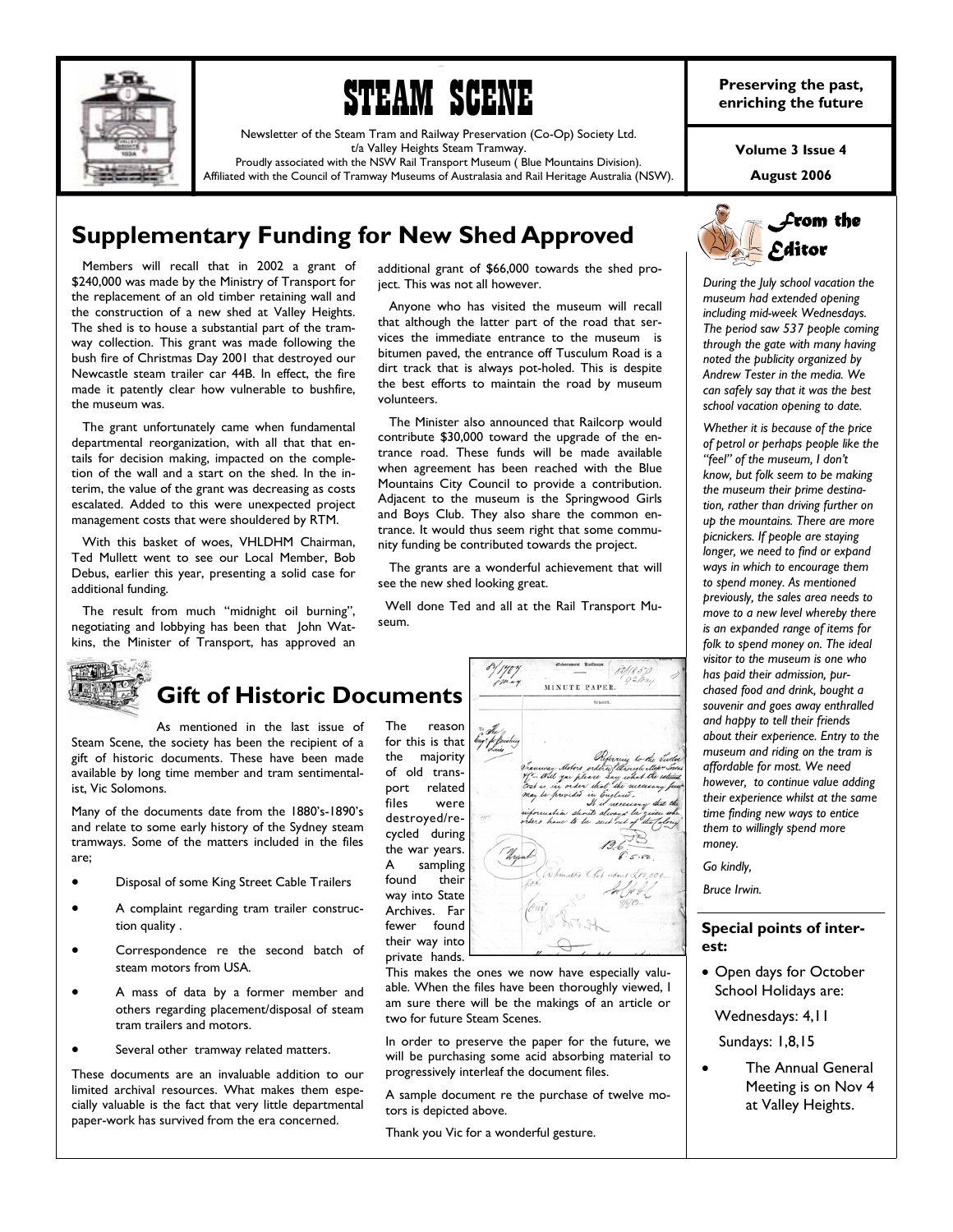# **Replicas—the good, the bad and the ugly.**

*With our double-deck replica car on the cusp of a rebuild, I thought it would be an appropriate time to take a look at the notion of replication. John H. White Jun. retired Senior Historian of the Smithsonian Institution USA*  has some interesting ideas on the subject. I have quoted him before regarding his ethos of restoration. Considering *his quite conservative views on this subject, his ideas on replicas might be a little surprising.* 



**The magnificent replica of "The Rocket" housed in the Ford Museum, Michigan USA.** 

*"When we build, let us think that we build forever...let it be such works that our descendants will thank us for."* 

> *John Ruskin (1819-1900)*

The greatest value of replicas is their honesty. There is no pretence, no sham, no razor thin qualifications– they are simply and openly fakes. Take it or leave it, they send out no phony messages about being the real thing. They look similar to, but are not in fact, historic objects.

Regrettably, we can not always speak so well of the supposed original objects on display in many museums. The shiny, well polished prototypes are often in fact, largely reproductions. Some have been so over-restored that scarcely ten percent of the original exists.

Replicas surprisingly receive little credit or appreciation and museums in all subject areas tend to shun them. Astute collectors will pay almost anything for a rare original yet, offer nothing for a high quality facsimile. No one wants to go to a museum to see reproduction paintings or statuary. Curiously , these same discriminating people willingly accept reproductions in many other areas of life. Further examination reveals that we are actually surrounded by the duplication of renowned designs and influences. *How many public buildings do you recall with reproduced classical columns and capitals. There has been a trend for much recent housing to be based on styles of up to a century ago and beyond. Much of the past, e.g. the Renaissance and Classical periods, was a looking back to the past and recreating it or at least a notion of it.* 

In addition to fashion and tradition, substitution is surely the strongest justification for replicas. Most railway replicas are built to represent originals that were melted down years before in a less preservation minded age. Missing links are thus restored. In place of prints or small models, we can watch a full size mockup as though the dead had arisen.



**The 1951 Jubliee Parade. Motor "1A" hauling the replica double-deck car built on the frame of K746.** 

Replicas also offer a solution to railway relic restoration and conservation questions. The present scheme of massive, 90 per cent new restoration really satisfies no one. The historian feels that the piece is being destroyed, not preserved. The operating museum or tourist line doesn't want antiques on it's roster. It would prefer dependable, economic equipment for its operations.

*In countries like USA and UK where so much railway technological development occurred, replicas of "missing links" are frequently seen. In countries such as Australia, much of the technology was inherited albeit on occasion improved or altered to suit local conditions. There is also* 

*the matter of available resources. Accordingly, the instance of replication in this country is no where near that which occurs in the former countries and indeed, European countries.* 

For many years I have advocated a greater conservation awareness, with respect for the original integrity of historic artifacts. During this time, many have claimed that my notions of conservation are impractical. Considering operations a priority, they see conservation as a time impediment and an additional cost. Perhaps so, but I would like to counter that the 90 per cent restoration process is equally impractical. Just about any building contractor would advise a home owner not to restore a house where only 10 per cent of the structure is salvageable. It would be cheaper and more practical to start afresh. Likewise, if a car or locomotive is beyond restoration, it would be better to salvage a sampling of relics as a record and build a replacement replica.

The quality and accuracy of railway reproductions is critical. One might suppose that a well equipped workshop and skilled artisans are enough to produce first-class replicas. Actually, the collection of good information, photographs, drawings and specifications, is as important and in some cases, more important than the actual fabrication process. Often we have reproductions based on poor information, yet exhibiting wonderful workmanship. Rarely is it the other way round.

*The article mentions and details many replicas made both in UK and USA ranging in quality from the magnificent reproduction of the "Rocket" (built 1929) now in the Henry Ford Museum, to some other quite inaccurate reproductions. The Ford Museum representation is all the more extraordinary because not only does it possess accurate detail in design, it was also made using original techniques. As a result, wrought iron and not steel was employed for the frame, guide bars etc. Every pipe and tube was forged from strips of wrought iron! At the other end of the spectrum, lies the "John Molson" a latter day reproduction of a Canadian engine originally built in Scotland in 1848. Exemplifying great workmanship but poor interpretation is the 1929 version of "Tom Thumb". Here, information available was ignored because it was simply inconvenient. As a result, "Tom Thumb" is much larger than the original.* 

Some replicas, although displaying important technical innovations, also represent important historic events. Symbolizing turning points when railroading headed in a new direction, their value is in the understanding of the history that they evoke.

*The article goes on to speculate the future of replicas and mentions some rolling stock peculiar to America, worthy of replication.* 

Replicas are broken down into three classes or grades. Least or all is the shabby and poorly made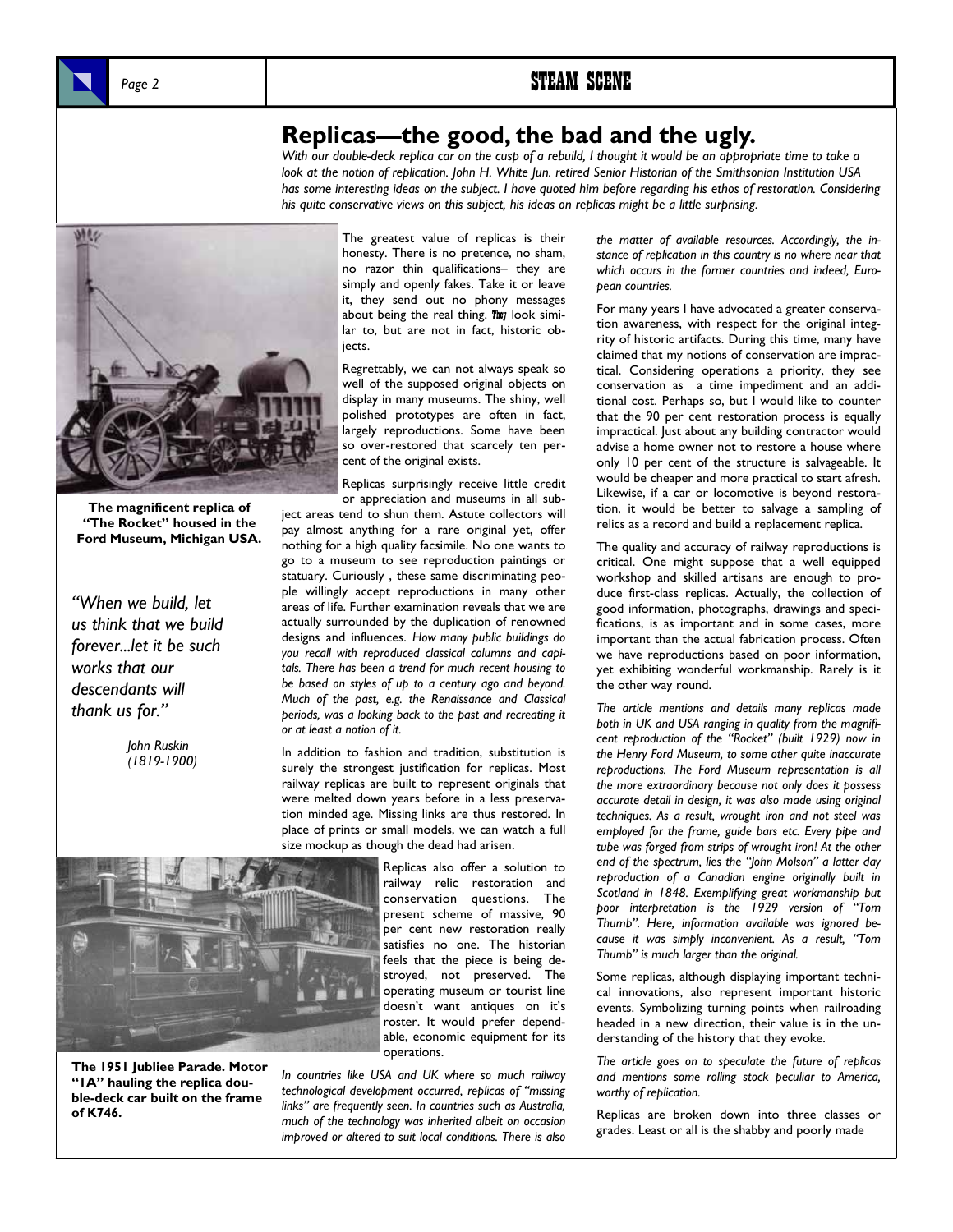## Volume 3 Issue 4 *Page 3*

reproduction that is called **RE-PEL-I-CA.** There are unfortunately a number of "repelicas" around in the railway world. Second, is the common replica. This is the ordinary, average variety of reproduction. It is acceptable but not remarkable in any way.

Finally, there is the very finest and most accurate class, the very rare and spectacular reproduction that is referred to as a **RE-PLIK'-CA.** The Ford museum's "Rocket" is in this class.

### **Replica Terminology**

Although the word 'replica' is often used in a free and unambiguous manner, it does have a precise meaning.

A true replica is an exact copy made by the original artist or maker. Words such as 'duplicate', 'facsimile and 'reproduction' possess more loose and interchangeable meanings

The traditional museum exhibit consists of the following items in order of their importance:

- 1. **Original objects** (or at least old objects that are partially original.
- 2. **Scale Models** (antique or modern)
- 3. **Images** (prints, photos, films etc.)
- 4. **Replicas** A fourth sub-class that offers and alternative not often explored by American museums. With replicas we can show important specimens scrapped long ago and fill in the missing links of American Railroad history. Hence, the collecting mistakes of the past can in part, be repaired. It's not cheap or easy but it is an alternative and one that is deserving of more careful consideration. There is of course, no substitute for the real thing and that should remain the focus of all museums.

#### **ooo0ooo**

Our society is in possession of one of the few tramway replicas to be found in this country. To recap its history, the double deck car ( 99DD, our classification, 98 was the last double-decker built) was built at the Randwick Workshops in 1950-51. It was constructed for the Waratah Spring Festival, an annual event held in Sydney. In conjunction with a facsimile tram motor body placed over a Macy-Ferguson tractor, the "tram" was hauled through Sydney's streets on flangeless wheels, with the hind bogey fixed and the leading bogey mounted so as to swivel. It replaced an earlier reproduction that had been built in 1938 but had been scrapped.

The construction of "99DD" was built on the frame of an electric car "K746" The well-known photograph of a steam motor and two double-deckers at the corner of Market and Elizabeth Streets was used in planning the pattern of construction of the original. Unfortunately, the print that was used had been

laterally inverted with the result that the stair cases to the upper deck face the wrong way!

This original error was repeated in the 1950 construction. Another blow to replication came about in the overall dimensions of the car. The original "A" class cars built by Brill and Co. (USA) in 1879, had a lower deck capacity of 60 persons in 6 compartments with upper deck seating of 30 persons. In the case of the reproduction, in utilizing the "K" car frame, the lower deck seated only 40 persons in 4 compartments, with a corresponding reduction in the upper deck seating to 20 persons.

At the conclusion of the parade on January 29, 1951, the double-decker was placed in store, to await an annual appearance in successive years. The last occasion it was utilized was in the final parade in October 1973. The car subsequently found its way into the keeping of the Museum of Applied Arts and Sciences.

Our society came into possession of the car under a programme of deaccession by the Power House Museum, in 1997. Since that time, the society has done some work on the car including the following. Replacing the footboard slats. Replacing the nominal headstocks with the "real" thing. Fit bumpers and draw-gear. Other necessary hardware including vacuum brake diaphragms, are awaiting installation.

The overall lower deck section is lightly constructed and will need strategic strengthening. Safety concerns with the upper deck and stair cases will also be addressed. The most practical representative era for 99DD will be to modify it as was done to the originals in 1880, a year after their introduction. This includes replacing the canvas roof and endpanels of the top deck with timber. (Motor cinders and canvas are not a good combination!)

Whilst there is quite a lot of work to be done, including re-painting, when compared to say the "CBI" it has less to be done overall. When completed, it will be a stronger car capable of many years of running on the Valley Heights tramway.

So where does it stand in terms of "replicas"? Using John H. White's criteria, it is not a good example, indeed, it could be described as a bad example. Though replicas are not the original article, they do accrue a certain respectability in their own right, with age. They, like everything else, develop a unique history. Thus "99DD" 56 years old, has its own unique history and most importantly, points us to the vision of the original double-deckers. Despite its shortcomings, it will give a more than adequate idea of what doubledeck steam tram travel was about. It will be a unique adventure for the traveling public and if 93B is anything to go by, when finished, it will be an achievement that we can be justly proud of.

*(This article was compiled by the editor from one appearing in "Locomotive & Railway Preservation. Sept-Oct 1992. Portions appearing in italics have been condensed or adapted.. The end stanza is also by the editor).* 

**Our double-deck car (99DD) as it is today. The footboards have been modified to greater authenticity.** 



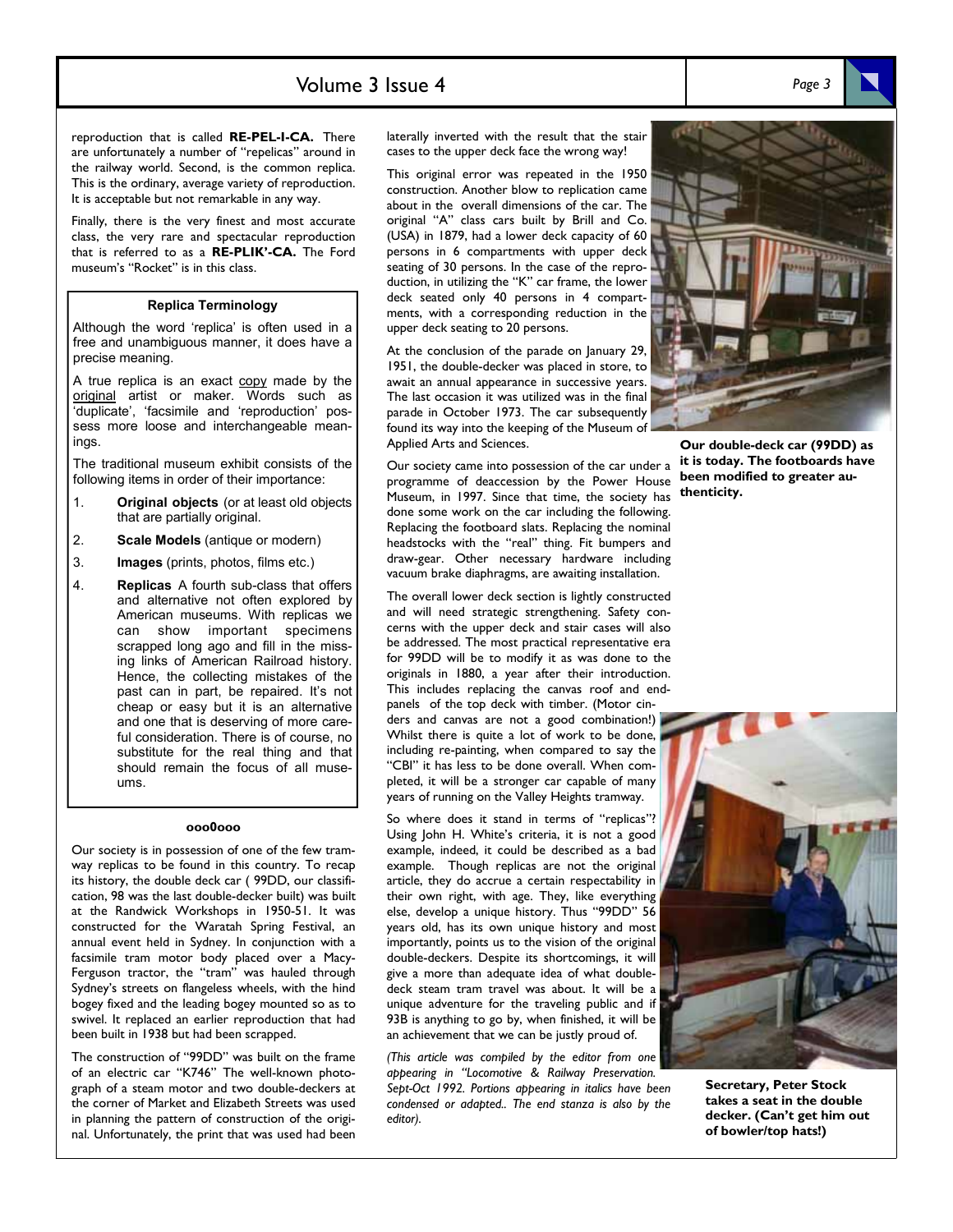

## **Delivering the Dearly Departed**

### **A look at that Newcastle phenomenon—The Tramway Hearse Service**

 Today, we are used to

*Operating at a time when motorized road transport was either non-existent or in its infancy, the steam trams of New South Wales carried a variety of commodities including the mails, parcels and goods in a limited degree. The carriage of the dead by tramway hearse was something unique to the Newcastle system. The following is the fascinating story of that service.* 



**A casket has just been unloaded from the tramway hearse which can be seen at the rear of the electric tram.** 

seeing a funeral cortege containing a hearse and m o u r n i n g c o a c h e s proceeding along the r o a d w a y s . These vehicles and their train of mourners in motor cars, can travel

quite long distances to get to the place of interment, without any travel discomfort. Before the motor hearse, there was the horse drawn



**An external and interior view of the hearse. A set of rollers can be seen upon which the caskets roll. Barriers are placed at either end. Is the conductor looking for fare scalers?** 

Our family lore has it that his was the last horse drawn funeral (hearse, coaches and all) to go from Baulkham Hills to Rook-



hearses and mourning coaches? To some extent the railways came to the rescue. We are familiar with the old Mortuary Station, Regent Street, Central. From this point funeral trains, containing the caskets of the deceased (usually more than one) and a train load of mourners, plied to various platforms within Rookwood Necropolis. The involvement of railways in the funeral business is a fascinating study however for the purposes of this article, save for the end stanza, I will confine our study to the steam tramways involvement, in particular the Newcastle service.

 *A tramway hearse service was introduced on the Newcastle Tramways during 1896. It was an extension of the coffin delivery service provided on the railway system in both Sydney and Newcastle. In the latter city, coffins were delivered to the Honeysuckle mortuary platform in time for the departure of the regular funeral trains conveying caskets and mourners to Sandgate Cemetery. When the Government train which had departed Wallsend station at 2.31.p.m. was withdrawn during July 1896, a four wheeled hearse trailer, later numbered "27S" provided alternative accommodation for caskets on the Plattsburg tramway. The hearse trailer, which could hold three coffins, appears to have been built on an old cable-trailer chassis. It is believed that originally, the body comprised highly polished dark timber with doors at each end. These were locked by the conventional railway carriage key. The roof of the hearse was canvas.* 

 *While mourners and caskets could transfer to the regular Sandgate Cemetery train at Honeysuckle, they were now faced with an exorbitant fare compared to the former direct system. The return fare between Wallsend and Sandgate had formerly been One Shilling (10c). Mourners were now faced with a return fare of Two Shillings and Two Pence (23c.) In response to a deputation by the Mayors of Wallsend and Plattsburg on August 5, 1896, the Railway Commissioners agreed to issue special tramway funeral tickets costing One Shilling return for the tramway/railway journey between Wallsend and Sandgate. The timetable was also altered to enable funeral parties to return to Wallsend and Plattsburg by 5 p.m. instead of 6 p.m. each evening.* 

 *The hearse trailer was pre-booked and trailed the last vehicle on the trip carrying the funeral party. This permitted the coffin to be easily loaded and unloaded through the trailer's end doors. A second hearse trailer, 45S, to the same design of 27S, was placed in service in 1909.* It is suspected that this hearse was attached to the Sutherland-Cronulla line for a short period prior to being transferred to Newcastle.

*The question of selling funeral tickets on the Speer's Point line had arisen immediately prior to its opening in 1912. It was not until 1919 that funeral tickets and the hearse service was available to the Speer's Point line. This was at the same rate of charge as for the residents of West Wallsend.* 

 *The charge for the hearse on each occasion was Fifteen Shillings (\$1.50) compared to only Ten Shillings (\$1.00) East of Plattsburg or any other line. As an example, in 1911, the hearse service was availed of on four occasions on the West Wallsend Line.* 

could be afforded. My p a t e r n a l grandparent, George Irwin, died in 1927.

> wood Necropolis. For the times, this was quite a distance not to mention expense. But how did people manage before the age of the motor car when few had the luxury of their own conveyance or the money to spend on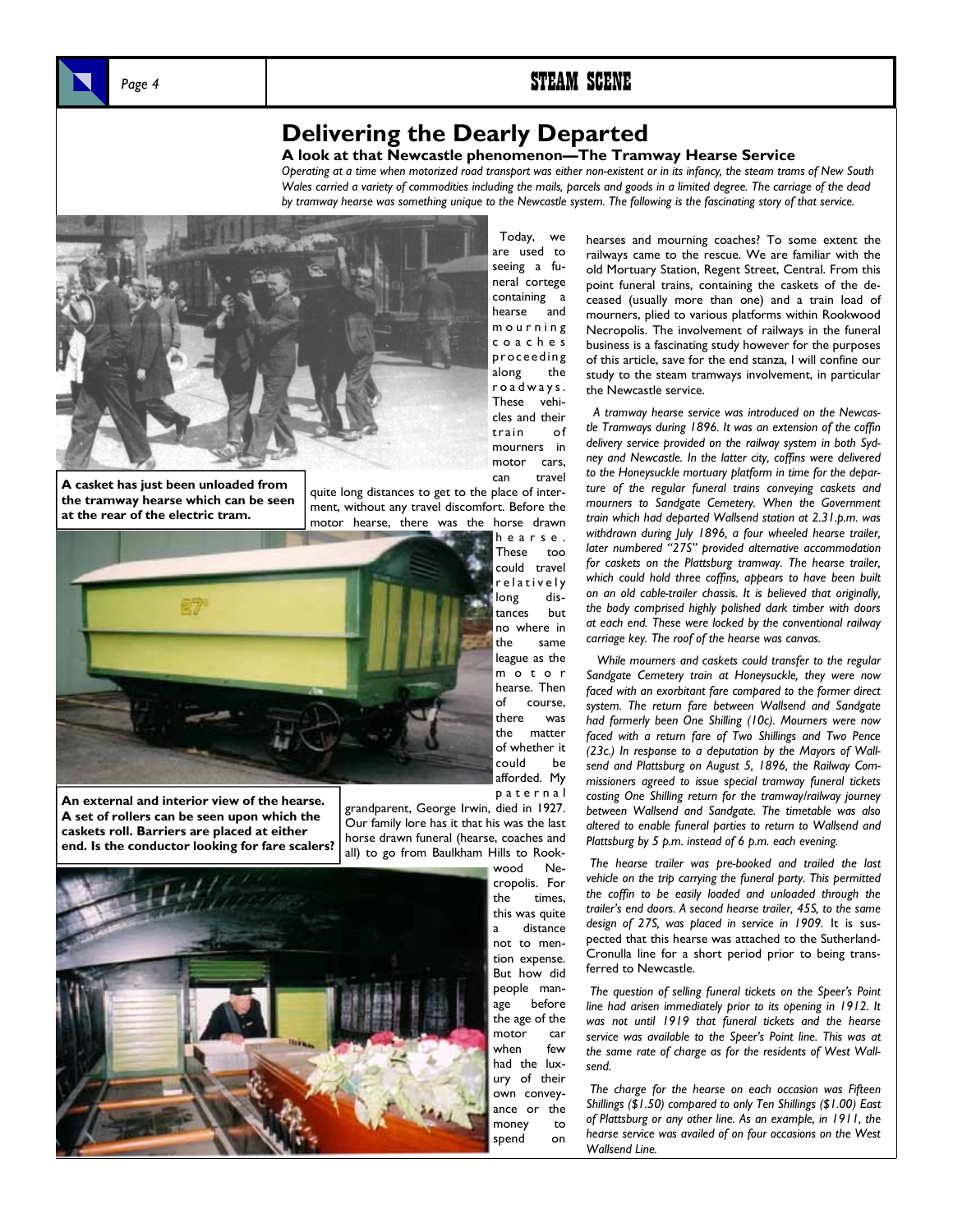## Volume 3 Issue 4 *Page 5*

 *Upon electrification of the Newcastle Tramways, the hearse trailers were fitted with dual Westinghouse/vacuum brake systems. Ten electric cars were equipped to haul the hearses.* 

 *Until 1933, the casket and mourners transferred to the Sandgate Cemetery train at the Mortuary Station located near Honeysuckle Station. Following its closure on April 1, the transfer took place in Scott Street outside Newcastle Station. In addition to Sandgate Cemetery the tramway hearse service was also used for some burials at Wallsend Cemetery. On such occasions, the coffin was unloaded from the Wallsend Line trams at Sandgate Road and transferred to a road hearse or carried by the pall-bearers to the cemetery, a distance of half a mile.* 

 *As roads improved and the financial situation for many of the working class families improved to some degree with more prosperous economic conditions, motorized hearses gradually replaced the need for the tramway hears service. Even so, it was June 1, 1946 before the last use of the service was made. Six electric trams were still equipped at that time to haul the hearse trailers.* 

 *It would appear that during the service life of the hearses, structural and other alterations were made. The last purported use of the tramway hearse was in 1947 and 1948! They were withdrawn from service and later taken off the rails in February 1949. At this time there was only a single door at one end secured by an* iron bar and padlock. The *roof was all timber. They had also been painted in the standard passenger car colour scheme. With their air-brake plumbing removed in 1949, they were then used as tool* 

*boxes at the depot until 1953. 27S was reserved and is now preserved by the Powerhouse Museum, Sydney. 45S was withdrawn at the same time but its disposal is not recorded.* 27S is presently in storage pending display at the Power Museum facility at Castle Hill.

### **ooo0ooo**

 Not having seen any recent photographs of the hearse, I thought it would be nice to catch up with the hearse again, having last seen it in store at Alexandria, many years ago. Contact was made with our good friends at the Power House Museum and permission obtained for a limit of three members to visit and photo survey the hearse. The visit took place on a weekday and we were very well received. The hearse was already in

the open ready to photograph. Some of the results are as shown. The most striking thing about the hearse today, is the colour of it. It is way, way out with the panel work in particular being almost lime-green! As mentioned previously, it should be in the tramway colours of the period e.g. olive green and "grey" or perhaps fawn. Apart from this, the hearse is in excellent restored condi-

tion.

*(Continued on Page 6)* 

# **When 93B was part of a house**

*Mention was made in the February Depot Diary of our two trailer cars that originally formed a house at Berowra. Patricia Sparrow was casually searching the "web" and came across the article whilst searching for something else. It immediately triggered fond memories for Pat as she had often stayed at the house as a young girl..* 

"*It is most interesting for me to come across this information on the web, I was at the time, looking for the exact date that the school in Hillcrest Road was opened. I could not believe my eyes when bits of your information cropped up.* 

*The house that incorporated these cars was at one time owned by my grandparents, Charlotte and William Withers. I also lived in Berowra and was part of the move from the old school to the new one. It was all very convenient for me as my grandparents lived directly opposite the school and I could go over there for lunch.* 

*Many times I slept in one or other of the two bedrooms that one of the cars (93B) was divided into. I remember lying in bed and studying the structure and luggage racks (?) till I fell asleep. That was down one side of the house. On the other side was the car used as the formal dining room and maybe the kitchen. The kitchen was there and was the same width as the dining room but I don't remember the structure. The kitchen was entered at the side of the house and a car (carriage) would have had to have been quite altered to cater for the fuel stove which was on the outside wall of the room. The bathroom was behind the kitchen. There were two large central rooms between the cars, the front one being the lounge room with main bedroom behind.* 

*The house holds many romantic memories of childhood for me and somewhere I have an old photo of the house.* 

*I do not know for how long Granny and Pop Withers lived there, at least the late 1940's early 1950's. Actually, I think my POP died in 1953, passing away peacefully in that house. Not long after that, Granny came to live near us in Woodcourt Rd. Berowra. For me (the tramcar house) was a 'grand' old home and will live on quite vividly in my memory. It is so nice to know where the cars rest. Oh, and incidentally , there was no toilet in the house when I knew it. Just a big china poe under the bed and a dunny down the back yard under the shade of a plum tree!"* 

### **ooo0ooo**

Both 93B and 72B came up for sale at Randwick in April 1932. They were both purchased by a Miss King and subsequently transferred to Hillcrest Rd. Berowra where they became the basis of a house. Two spinsters, Evelyn and Corbetta King lived jointly in the house until Corbetta died in 1934. Evelyn continued living alone in the house. In September 1945 title to the land was transferred to Charlotte Withers (Patricia's grandmother) wife of Bill Withers. Charlotte sold the property and moved to Woodcourt Road in 1954. Title was

transferred to William R. Ward, wife of May

*(Continued on Page 6)*

**Two of our party, appropriately attired, demonstrate the placement of a casket in the** 

**hearse. Contrary to rumour, the hearse can only accommodate three caskets.** 



**(Above) Patricia's grandmother at work in the kitchen of the tram car conversion. This portion of the home was in 72B. (Below) The same area today. Sadly termites had infested much of this car.**